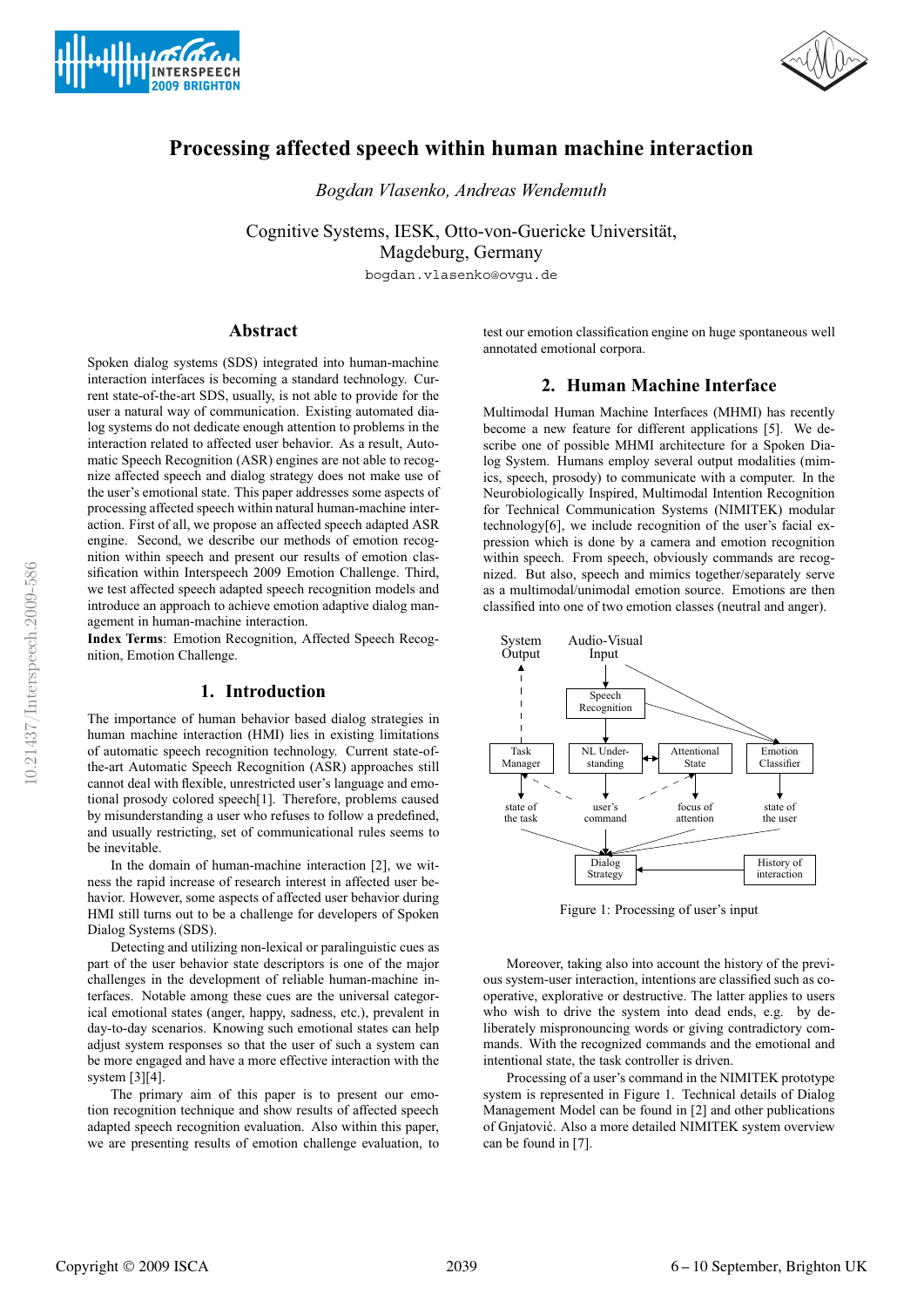# **3. Affected Speech Processing**

### **3.1. Corpora**

To train German monophones we used The Kiel Corpus of Read Speech. The Kiel Corpus is a growing collection of read and spontaneous German which has been collected and labeled segmentally since 1990. The Kiel Corpus comprises over four hours of labeled read speech of 26 female and 27 male speakers. The training set contain 2872 sentences, test set 1001 sentences.

To train an emotional utterance and phoneme models and adapted German monophones ASR models, we decided for the popular studio recorded Berlin Emotional Speech Database (EMO-DB) [8], which covers the 'big six' emotion set (MPEG-4) with boredom instead of surprise, and added neutrality. This database contains acted samples. However, to our best knowledge this is the only public emotional speech database that provides accurate manual syllable boundaries and transcription for model training. 10 (5f) professional actors speak 10 German emotionally undefined sentences (from 6 to 14 words per sentence). 494 phrases are marked as min. 60% natural and min. 80% assignable by 20 subjects. 84.3% accuracy is reported for a human perception test for complete set of emotions and 96.2% for neutral and anger samples subset.

Within the Emotion Challenge we provide some experiments based on FAU AIBO corpus[9]. The whole corpus consisting of 18,216 chunks (9,959 for training and 8,257 for testing) is used for this challenge. For the five-class classification problem, the cover classes Anger (subsuming angry, touchy, and reprimanding) Emphatic, Neutral, Positive (subsuming motherese and joyful), and Rest are to be discriminated. The two-class problem consists of the cover classes NEGative (subsuming angry, touchy, reprimanding, and emphatic) and IDLe (consisting of all nonnegative states).

#### **3.2. Acoustic Features**

Speech input for our Dialog Systems is processed using a 25ms Hamming window, with a frame rate of 10ms. As in typical speech recognition we employ a 39 dimensional feature vector per each frame consisting of 12 MFCC and log frame energy plus speed and acceleration coefficients. Cepstral Mean Substraction (CMS) and variance normalization are applied to better cope with channel characteristics.

Within emotion challenge evaluations we tested different feature sets including: 12 MFCC coefficients including delta and accelerations, pitch and energy frame contours. Cepstral Mean Substraction (CMS) and Vocal Tract Length Normalization (VTLN) are tested as an additional option of acoustic feature sets.

### **3.3. Affected Speech Recognition**

As usual for Speech Processing Applications for Spoken Dialog Systems we are using the HTK [10] toolkit for our purpose. For real time Automatic Speech Recognition (ASR) within the Spoken Dialog System, we used ATK. Monophones are modeled by training three emitting state Hidden Markov Model (HMM). A HMM of 3 states and 16 Mixtures of Gaussians was built for each phoneme. We are using the short version of German SAMPA which includes 36 phonemes.

As you can see in Figure 2, affected speech has a different nature in spectral domain. For this reason we decide to test affective speech adaptation technique for robust natural speech recognition. For our Speech recognition evaluation we trained 3 different HMM model sets. First, we trained monophones mod-



Figure 2: *Spectrogram of anger and neutral speech. Speaker and utterance are identical in both cases.*

els on Kiel corpus. Second, on EMO-DB corpus. Third, we applied MAP adaptation for Kiel trained monophones HMM set with EMO-DB samples. This is possible, because in both corpora we have sufficient amount of German monophes samples. For language modeling we apply a domain dependent predefined grammar. The garbage word model encapsulates possible Out of Vocabulary words. In the case of Emotion Challenge, we applied MAP adaptation for Kiel trained monophones HMM adapted by EMO-DB with AIBO samples. Also, word level Bigrams are used for language modeling.

### **3.4. Emotion Classification**

For real time emotion classification within speech we used modified HTK and ATK. Two possible classification units of analysis: utterance and phoneme are used[11]. In case of current NIMITEK demonstration system are using real time phoneme level emotion classification.

Within the emotion classification challenge we use a modified HTK toolkit, gender dependent VTLN script and Praat [12] for high-level prosodic features extraction to choose optimal feature sets for two-class and five emotion classification task. Also, whithin emotion challenge evaluation we provide results of combined phoneme and utterance level of analysis.

#### *3.4.1. Utterance Level Analysis*

We consider using a speaker recognition system to recognize emotion from speech in the first place. Likewise, instead of the usual task to deduce the most likely speaker (from a known speaker set)  $\Omega_k$  from a given sequence X of M acoustic observations  $x$ , we will recognize the current emotion. This is solved by a stochastic approach following equation 1,

$$
\Omega_k = \underset{\Omega}{\text{argmax}} P(\Omega|X) = \underset{\Omega}{\text{argmax}} \frac{P(X|\Omega)P(\Omega)}{P(X)} \tag{1}
$$

where  $P(X|\Omega)$  is called the emotion acoustic model,  $P(\Omega)$ is the prior user behavior information and  $\Omega$  is one of all emotions known by the system. In case of turn level analysis the emotion acoustic model is designed by s single state HMMs. The states are associated with emission-probabilities  $P(X|s)$ which for continuous variables x are replaced with their probability density functions (PDF). These PDFs are realized using weighted sums of elementary Gaussian PDFs (Gaussian Mixtures Models, GMM). Each emotion is modeled by its own GMM. One emotion is assigned for a full dialog turn.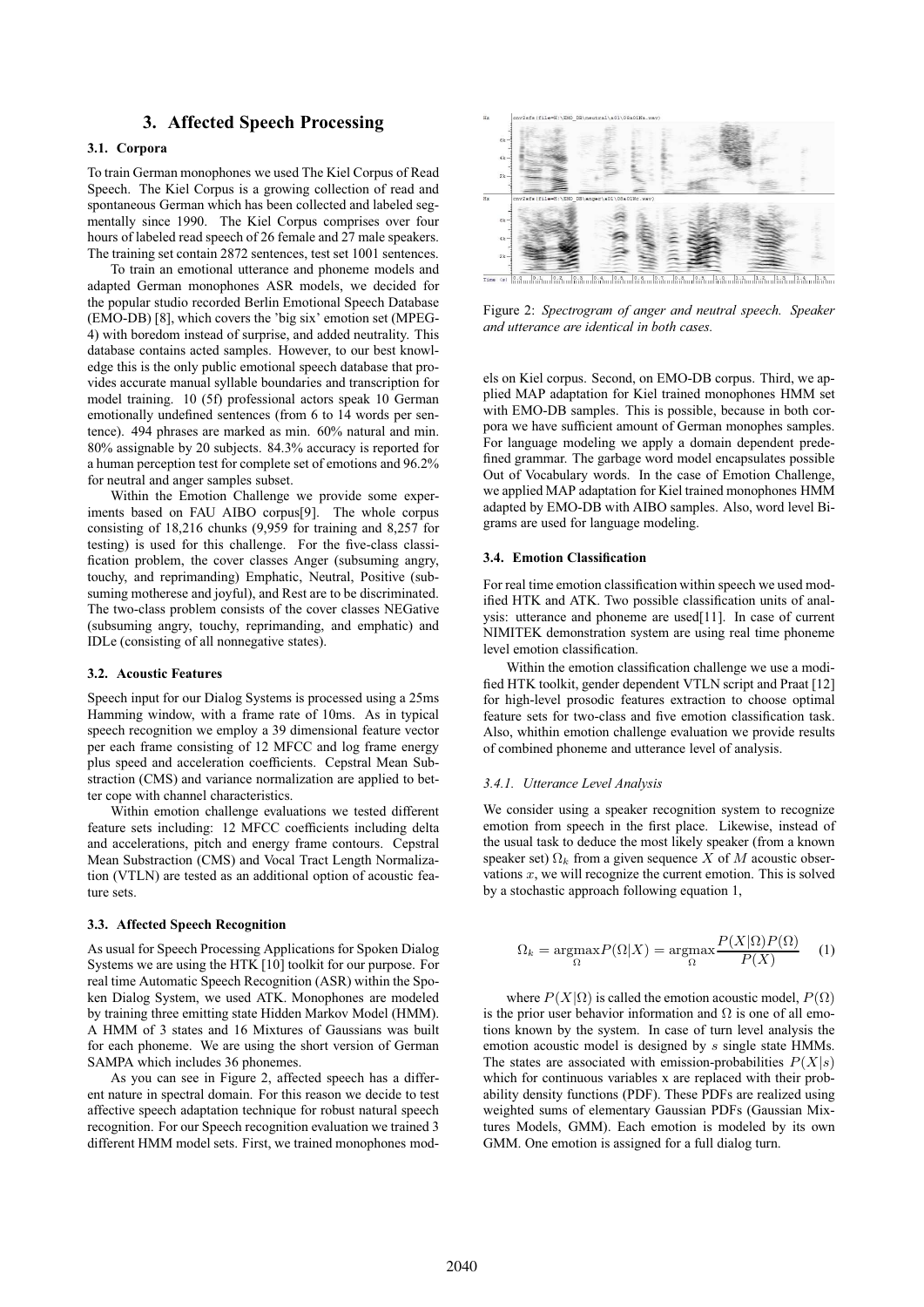### *3.4.2. Phoneme Level Analysis*

As an alternative emotional unit we choose phonemes, as these should provide the most flexible basis for unit-specific models: if emotion and level of interest recognition is feasible on phoneme basis, these units could be most easily re-used for any further content, and high numbers of training instances could be obtained [11].

We use a simple conceptual model of dynamic emotional state recognition on phoneme level analysis: the full list of 36 phonemes is modeled for neutral and anger emotion speaking style, independently. As a result  $2 \times 36 = 72$  phoneme emotion models are trained [13]. In case of emotion challenge we have 72 phoneme emotion models for two emotional classes evaluation and 180 phoneme emotion models for five emotional class.

**Phonetical Transcription** 



Figure 3: *Phoneme level emotion recognition.*

Emotional phonemes are modeled by training three emitting state HMM models. An HMM of 3 states and 16 Mixtures of Gaussians was built for each phoneme emotion. Standard techniques such as forward-backward and Baum-Welch reestimation algorithms were used to build these models.

In the case of phoneme level emotion analysis we can restate equation 1 in another way:

Ω *is a possible emotional word (emotional phones sequence) from defined vocabulary,*

 $P(X|\Omega)$  *is an emotion acoustic model for word*  $\Omega$ *,* 

 $P(\Omega)$  *is the affected speech language model.* 

After this we are generating possible emotional phonetic transcriptions for sensible utterances by using an emotional phoneme set. In our case two transcriptions for neutral and anger speaking styles are generated, see Figure 3. After this we are using the EM algorithm to choose the most appropriate emotional transcription for the recognized sentence.

# **4. Experiments**

All experiments are carried out in Speaker Independent and Inter-Corpora manner. In the case of evaluation of affected speech adapted HMM models we provide 10 different evaluations. For each speaker from the EMO-DB database we used 9 others for adaptation. Result values presented in Table 1 are average accuracy of speech recognition for among all evaluations. For emotional models tuning and feature set selection

within emotion challenge we used LOSO strategy within training material. Average recall and accuracy for 26 independent evaluations (26 speakers in training set) were the primary measure for optimization.

### **4.1. Results on Affected Speech Recognition**

For the first evaluation, we tested monophone HMMs trained on Kiel Corpus. Second, we evaluated monophones HMMs trained on EMO-DB Corpora in LOSO manner. Finally, we tested HMMs trained on Kiel Corpus and adapted by EMO-DB in LOSO manner.

| <b>Test corpus</b> | Kiel | <b>EMO-DB</b> | Kiel adap. EMO-DB |
|--------------------|------|---------------|-------------------|
| $EMO-DB[%]$   85.7 |      | 92.7          | 97.8              |
| Kiel[%]            | 93.2 | 89.9          | 93.4              |

Table 1: Accuracies of speech recognition for HMM models trained on Kiel corpus, EMO-DB (LOSO), Kiel models adapted by EMO-DB(LOSO), on EMO-DB and Kiel databases.

As one can see from the Table 1, the ASR engine trained on neutral samples, is not able to recognize affected speech with high accuracy just 85.7%. At the same time insufficient amount of speech data in EMO-DB is enough to provide better accuracy of emotional speech recognition about 92.7%. Finally, when we apply MAP adaptation for monophones HMM models trained on Kiel corpus based on EMO-DB sample, we get 12.1% absolute improvement of speech recognition accuracy from 85.7% to 97.8%. While, monophones HMM models adapted on affected speech provide the same recognition performance on emotionally uncolored speech from Kiel corpus.

#### **4.2. Results on Acoustic Emotion Classification**

Test-runs on EMO-DB database turn- and phoneme-level models are carried out in Leave-One-Speaker-Out (LOSO) manner to address speaker independence (SI), as required by most applications.

With turn level analysis we achieved recognition rate up to 99.0% for two classes emotion (anger and neutral) classification task and 97.3% for phone level analysis. We find out that phoneme level emotion analysis provides almost the same accuracy as turn level analysis. At the same time it provides a higher level of system integration flexibility for SDS. Both results slightly outperform results of human perception tests for two emotional classes subset 96.2%.

### **4.3. Results on Acoustic Emotion Classification within Emotion Challenge**

As classes are substantially unbalanced, the primary measure to optimize is unweighted average (UA) recall, and secondly the weighted average (WA) recall (i. e. accuracy). Taking into account results of tuning and feature set optimization of our emotion classifier based on LOSO evaluation on training samples. We tested 25 evaluation results based on optimal configurations. The best results within challenge test set are presented below.

The best results for two classes was achieved with utterance level analysis with feature set included 12 MFCC coefficients normalized with gender dependent VTLN, Energy and their deltas and acceleration. For five classes emotion recognition task the best results were received with 13 MFCC coefficients normalized by gender dependent VTLN after CMS